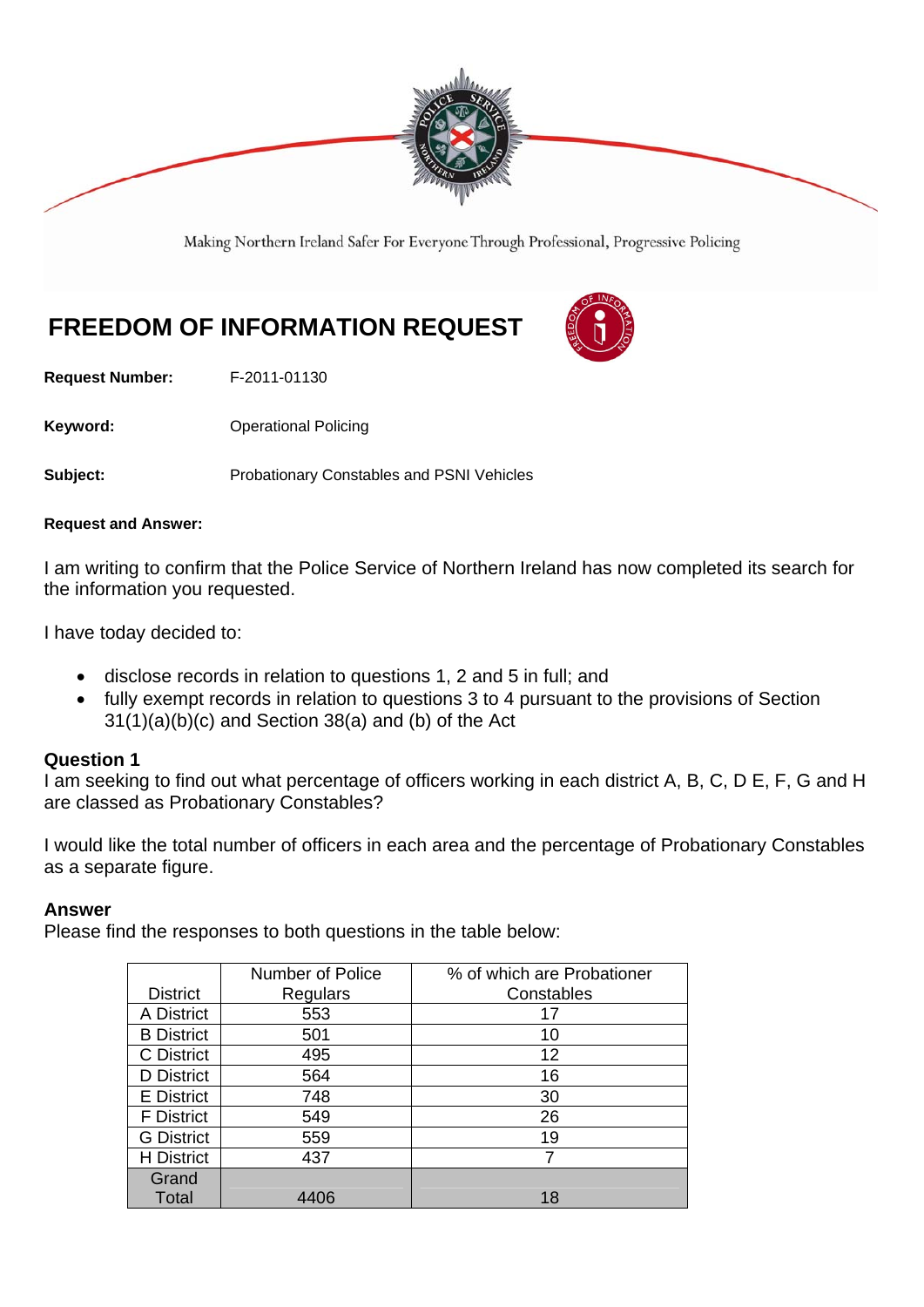## **Question 2**

What exactly is a Probationary Constable – i.e. when do they start, how long do they stay as a probationary officer, when does the probation finish?

## **Answer**

A Probationer Constable is a police Constable on a probationary period within PSNI.

All entrants to PSNI complete a 21 week Student Officer Training Programme and are known as 'Student Officers'.

On successful completion of the Student Officer Training Programme they are attested as police officers and commence a 2 year fully operational probationary period. During this phase they are referred to as 'Probationer Constables'.

These 2 years include an 11 week Operational Development Training Programme, and a further Stage 3, 4 and 5 of Probationer Training, where there is assessment throughout including completion of a Personal Development Portfolio of supporting evidence.

On successful completion of this 2 year period, the Probationer Constable is "signed out" of their Probationary Period and confirmed in the rank of Constable.

## **Question 5**

I would also like to know how many PSNI vehicles have more than 80,000 miles, 100,000 miles and 120,000 miles.

## **Answer**

The total number of vehicles with over 80,000 miles is 494. The total number of vehicles with over 100,000 miles is 157. The total number of vehicles with over 120,000 is 52.

## **Question 3**

I would also like to know how many PSNI armoured cars have more than 80,000 miles, 100,000 miles and 120,000.

## **Question 4**

I would like the total number of armoured cars currently in operation by the PSNI.

## **Answer**

Section 17 of the Freedom of Information Act 2000 requires the Police Service of Northern Ireland, when refusing to provide such information (because the information is exempt) to provide you the applicant with a notice which:

- (a) states the fact
- (b) specifies the exemption in question and
- (c) states (if not otherwise apparent) why the exemption applies.

It has been decided not to release details of the current fleet of PSNI vehicles and the mileage between 80,000 to 120,000 miles. The exemption/s as well as the factors the department considered when deciding where the public interest lies are listed below:

Section 31 (1) (a) (b) and  $(c)$  – Law Enforcement Section 38 (a) and (b) – Health and Safety

Both these exemptions are prejudice based qualified exemptions and this means that the public authority is required to provide harm that could occur following the disclosure of the requested information and must consider the balance of the public interest in releasing the information against the public interest in withholding it.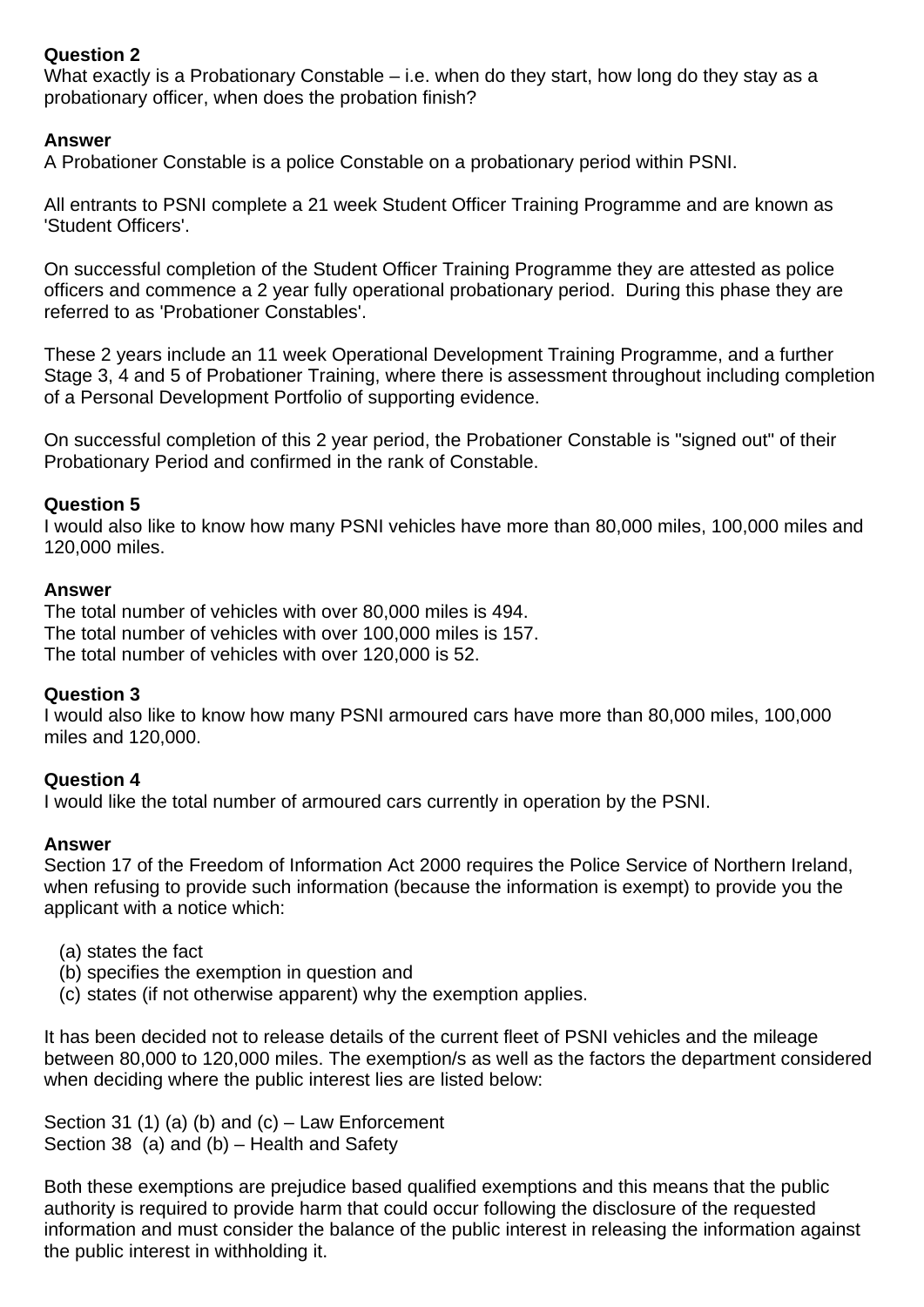The harm and public interest considerations are outlined below:

# **Harm test**

## **Section 31**

Armoured vehicles form part of the security fleet and are a specialist vehicle. To release details of their numbers could compromise the security and operational effectiveness of the PSNI. For example, if it is seen that the numbers of armoured vehicles currently in use was low, it would suggest that the capability of the fleet was weak. This could give criminals/terrorists an opportunity to take advantage of this situation and target police vehicles.

## **Harm test**

## **Section 38**

The disclosure of this level of detail would be likely to be valuable intelligence for terrorist groups thereby exposing both officers and the community at large to risk of attack. To identify the number of armoured vehicles available potentially notifies terrorist groups of the likely strength they could encounter when mounting future operations. This potentially puts officers' lives and members of the public at risk.

## **Public Interest Test**

## **Factors favouring release – Section 31**

Release of this information could inform how public money is spent and provide an insight into resources used in law and enforcement.

## **Factoring favouring retention Section 31**

Disclosure could reveal resource levels and capabilities within PSNI. This could compromise law enforcement tactics which could potentially lead to more crime being committed and individuals being placed at risk. The use to which this type of information may be used is of particular concern in light of the nature and extent of the prevailing dissident threat. It may also be used by criminals/terrorists in combination with other information they have gathered to try and prejudice law enforcement.

## **Factors favouring release – Section 38**

The considerations favouring release in this case are generic and arise from the purpose and rationale for Freedom of Information legislation. The factors outlined above in favour of release under Section 31 are therefore also relevant to Section 38.

## **Factors favouring retention – Section 38**

Disclosure of this information could endanger officer's lives by providing the number of armoured vehicles that they could be travelling in, during their line of duty and therefore should be vigorously protected. The detailed information in question would be useful to terrorists planning to carry out attacks on police, which have in the past been known to be indiscriminate in nature, therefore endangering unsuspecting bystanders in addition to the intended target.

## **Decision**

The PSNI has a duty to fulfil its law enforcement function and whilst there is a public interest in the transparency of policing activities and the appropriateness of how public funds are allocated, the delivery of effective law enforcement is of paramount importance.

The Police Service will not disclose information, no matter how generic, if to do so would undermine the prevention or detection of crime, the apprehension or prosecution of offenders and the administration of justice.

The information if released would provide the number of armoured vehicles in the PSNI, although it